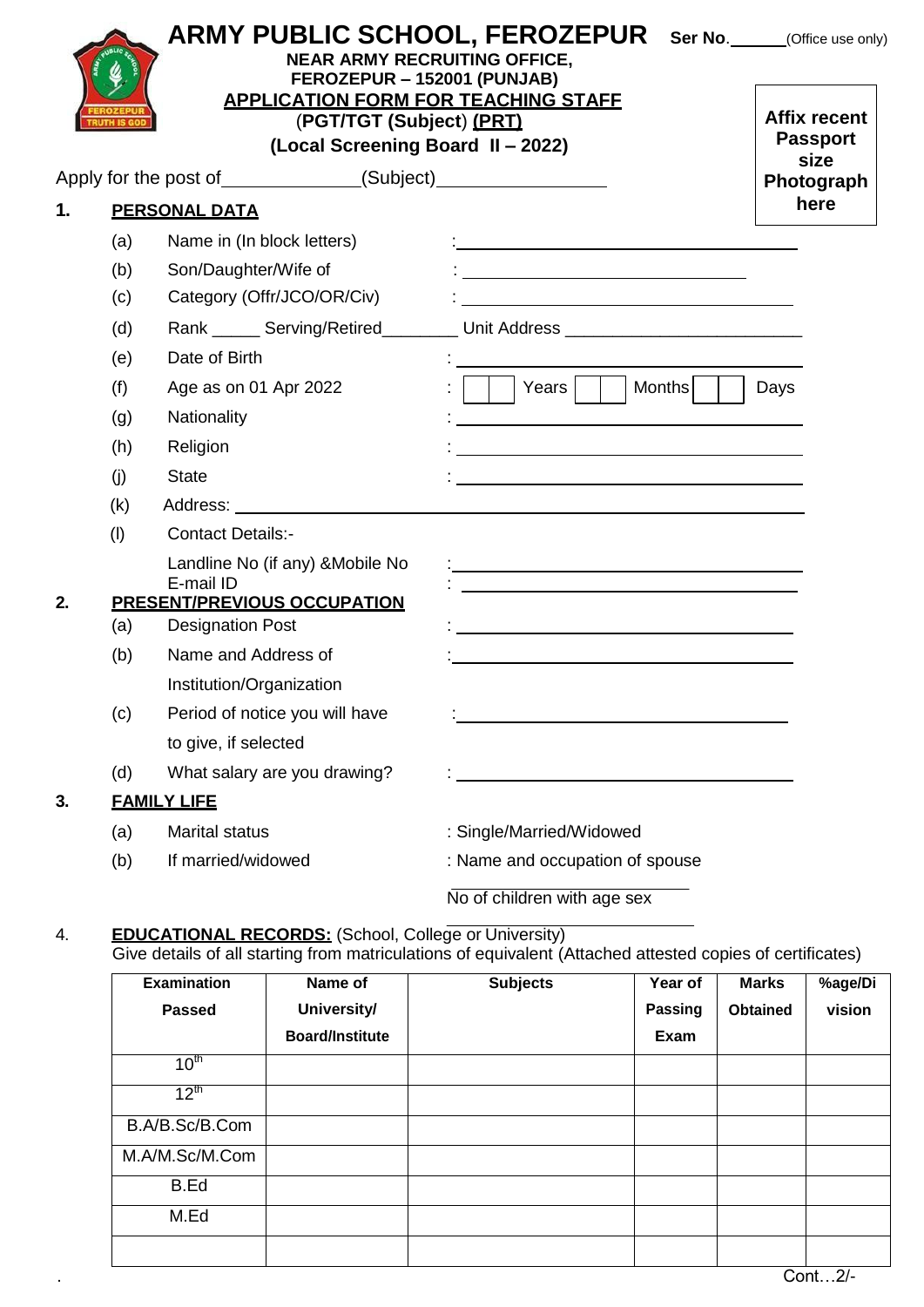| 5. |                                                                                                         | Have you cleared CSB: PGT/TGT/PRT(Subject)____________CTET/STET:(TGT/PRT)________ |  |  |  |
|----|---------------------------------------------------------------------------------------------------------|-----------------------------------------------------------------------------------|--|--|--|
|    | (Attached attested copies of certificates)                                                              |                                                                                   |  |  |  |
| 6. | Name of Classes your prefer to teach with subject:                                                      |                                                                                   |  |  |  |
|    | $Classes$ (b)<br>(a)                                                                                    |                                                                                   |  |  |  |
| 7. | Training in NCC, Scouting, Music/Art, Dramatics or other such activities, give rank, status/proficiency |                                                                                   |  |  |  |
|    |                                                                                                         |                                                                                   |  |  |  |
|    |                                                                                                         |                                                                                   |  |  |  |
| 8. |                                                                                                         |                                                                                   |  |  |  |
| 9. | Language you can read write and speak fluently                                                          |                                                                                   |  |  |  |
|    | (b)                                                                                                     |                                                                                   |  |  |  |

10. Any books/articles written? If so, give their titles/Magazines in which published?

## **11. EXPERIENCE:**

Fill in the particulars in chronological order starting with your appointment (if there is not enough space. attach a separate sheet)(Attached attested copies of the following)

| <b>Experience as PGT</b><br>(Exact dates to be<br>indicated) |    |       | <b>School/College</b> | <b>Subject Taught</b> | <b>Classes Taught</b> | No of Pupils<br>taken |
|--------------------------------------------------------------|----|-------|-----------------------|-----------------------|-----------------------|-----------------------|
| From                                                         | To | Total |                       |                       |                       |                       |
|                                                              |    |       |                       |                       |                       |                       |
|                                                              |    |       |                       |                       |                       |                       |
|                                                              |    |       |                       |                       |                       |                       |
| <b>Experience as TGT(Exact dates to be indicated)</b>        |    |       |                       |                       |                       |                       |
|                                                              |    |       |                       |                       |                       |                       |
|                                                              |    |       |                       |                       |                       |                       |
|                                                              |    |       |                       |                       |                       |                       |
|                                                              |    |       |                       |                       |                       |                       |
| <b>Experience as PRT (Exact dates to be indicated)</b>       |    |       |                       |                       |                       |                       |
|                                                              |    |       |                       |                       |                       |                       |
|                                                              |    |       |                       |                       |                       |                       |
|                                                              |    |       |                       |                       |                       |                       |
|                                                              |    |       |                       |                       |                       |                       |

## **12. APTITUDE:**

- (a) Subject(s) which you enjoy teaching most? \_\_\_\_\_\_\_\_\_\_\_\_\_\_\_\_\_\_\_\_\_\_\_\_\_\_\_\_\_\_\_\_\_\_
- (b) Other area (Cultural activities): \_\_\_\_

13. Can you take indoor/outdoor games with boys and girls?

Indoor Boys : Outdoor Boys:

Girls: Girls:

Which major games do you play?